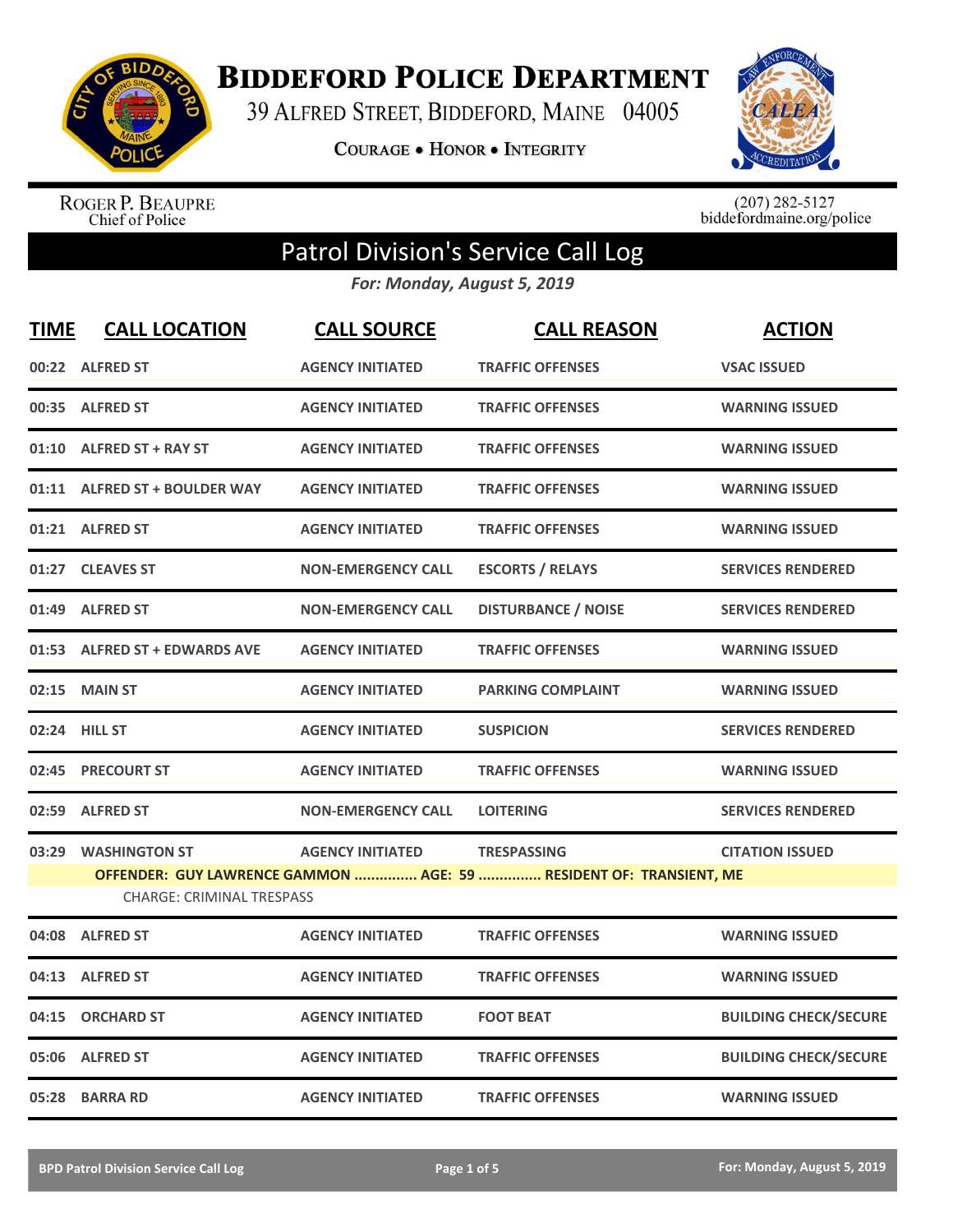| <b>TIME</b>                                                                                                    | <b>CALL LOCATION</b>         | <b>CALL SOURCE</b>        | <b>CALL REASON</b>                     | <b>ACTION</b>            |
|----------------------------------------------------------------------------------------------------------------|------------------------------|---------------------------|----------------------------------------|--------------------------|
|                                                                                                                | 05:56 POOL ST + DECARY RD    | <b>AGENCY INITIATED</b>   | <b>TRAFFIC OFFENSES</b>                | <b>WARNING ISSUED</b>    |
|                                                                                                                | 05:57 ELM ST                 | <b>AGENCY INITIATED</b>   | <b>TRAFFIC OFFENSES</b>                | <b>WARNING ISSUED</b>    |
|                                                                                                                | 06:04 ELM ST                 | <b>AGENCY INITIATED</b>   | <b>TRAFFIC OFFENSES</b>                | <b>WARNING ISSUED</b>    |
|                                                                                                                | 06:31 DEARBORN AVE           | <b>NON-EMERGENCY CALL</b> | <b>CHECK WELFARE</b>                   | <b>SERVICES RENDERED</b> |
|                                                                                                                | 07:34 ALFRED ST + MAINE TPKE | <b>AGENCY INITIATED</b>   | <b>TRAFFIC OFFENSES</b>                | <b>WARNING ISSUED</b>    |
|                                                                                                                | 07:38 ROCKY WAY              | <b>E-911 CALL</b>         | 911 MISUSE                             | <b>SERVICES RENDERED</b> |
|                                                                                                                | 07:42 ALFRED ST + MAINE TPKE | <b>AGENCY INITIATED</b>   | <b>TRAFFIC OFFENSES</b>                | <b>WARNING ISSUED</b>    |
|                                                                                                                | 07:52 MAINE TPKE             | <b>AGENCY INITIATED</b>   | <b>TRAFFIC OFFENSES</b>                | <b>WARNING ISSUED</b>    |
| 08:15                                                                                                          | <b>MAIN ST</b>               | <b>NON-EMERGENCY CALL</b> | <b>ARTICLES LOST/FOUND</b>             | <b>SERVICES RENDERED</b> |
|                                                                                                                | 08:22 MAY ST + LESSARD AVE   | <b>NON-EMERGENCY CALL</b> | <b>ANIMAL COMPLAINT</b>                | <b>SERVICES RENDERED</b> |
|                                                                                                                | 08:44 LESTER B ORCUTT BLVD   | <b>NON-EMERGENCY CALL</b> | <b>CHECK WELFARE</b>                   | <b>SERVICES RENDERED</b> |
|                                                                                                                | 08:51 BOULDER WAY            | <b>NON-EMERGENCY CALL</b> | <b>THEFT</b>                           | <b>REPORT TAKEN</b>      |
|                                                                                                                | 08:53 ALFRED ST              | <b>AGENCY INITIATED</b>   | <b>TRAFFIC OFFENSES</b>                | <b>WARNING ISSUED</b>    |
| 09:20                                                                                                          | <b>MARBLEHEAD LN</b>         | <b>NON-EMERGENCY CALL</b> | <b>ARTICLES LOST/FOUND</b>             | <b>SERVICES RENDERED</b> |
|                                                                                                                | 09:34 POOL ST                | <b>AGENCY INITIATED</b>   | <b>TRAFFIC OFFENSES</b>                | <b>VSAC ISSUED</b>       |
|                                                                                                                | 09:39 SACO FALLS WAY         | <b>NON-EMERGENCY CALL</b> | <b>INFO</b>                            | <b>SERVICES RENDERED</b> |
|                                                                                                                | 09:57 LONG AVE               |                           | NON-EMERGENCY CALL ARTICLES LOST/FOUND | <b>SERVICES RENDERED</b> |
|                                                                                                                | 10:02 WESTFIELD ST           | <b>WALK-IN AT STATION</b> | <b>ALL OTHER</b>                       | <b>SERVICES RENDERED</b> |
|                                                                                                                | 10:06 HILL ST                | <b>WALK-IN AT STATION</b> | <b>PAPERWORK</b>                       | <b>SERVICES RENDERED</b> |
|                                                                                                                | 10:09 INNER CIR              | E-911 CALL                | <b>CHECK WELFARE</b>                   | <b>SERVICES RENDERED</b> |
|                                                                                                                | 10:14 HILL ST + MAIN ST      | <b>NON-EMERGENCY CALL</b> | <b>ANIMAL COMPLAINT</b>                | <b>SERVICES RENDERED</b> |
|                                                                                                                | <b>10:28 MAIN ST</b>         | <b>NON-EMERGENCY CALL</b> | <b>DISTURBANCE / NOISE</b>             | <b>SERVICES RENDERED</b> |
|                                                                                                                | 10:30 ELM ST                 | <b>NON-EMERGENCY CALL</b> | <b>SUSPICION</b>                       | <b>GONE ON ARRIVAL</b>   |
|                                                                                                                | 10:30 ALFRED ST              | <b>OTHER</b>              | <b>ASSIGN AR</b>                       | <b>REPORT TAKEN</b>      |
| OFFENDER: TELSA A STAFF  AGE: 22  RESIDENT OF: FARMINGTON, ME<br><b>CHARGE: VIOLATING CONDITION OF RELEASE</b> |                              |                           |                                        |                          |
|                                                                                                                | 11:06 NOREASTER WAY          | <b>E-911 CALL</b>         | 911 MISUSE                             | <b>SERVICES RENDERED</b> |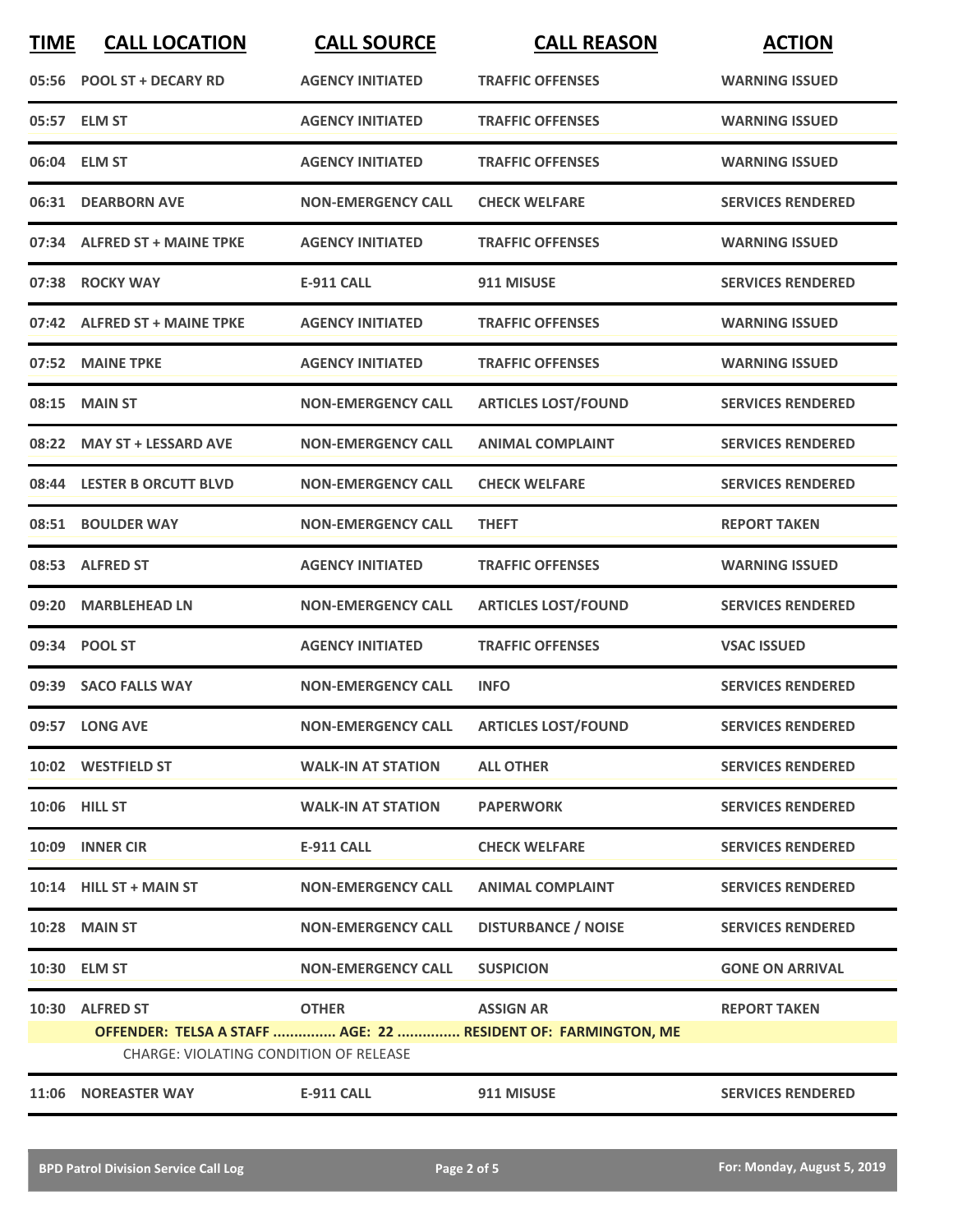| <b>TIME</b> | <b>CALL LOCATION</b>           | <b>CALL SOURCE</b>                                   | <b>CALL REASON</b>                                                           | <b>ACTION</b>            |
|-------------|--------------------------------|------------------------------------------------------|------------------------------------------------------------------------------|--------------------------|
|             | 11:06 ELM ST                   | <b>NON-EMERGENCY CALL</b>                            | <b>ARTICLES LOST/FOUND</b>                                                   | <b>SERVICES RENDERED</b> |
|             | 11:10 ARROWWOOD DR             | <b>WALK-IN AT STATION</b>                            | <b>SUSPICION</b>                                                             | <b>SERVICES RENDERED</b> |
|             | 11:28 ALFRED ST                | <b>NON-EMERGENCY CALL</b>                            | <b>DISABLED VEHICLE</b>                                                      | <b>SERVICES RENDERED</b> |
|             | 11:38 BIRCH ST                 | <b>NON-EMERGENCY CALL</b>                            | <b>SUSPICION</b>                                                             | <b>SERVICES RENDERED</b> |
|             | 12:22 SOUTH ST                 | <b>NON-EMERGENCY CALL</b>                            | <b>THEFT</b>                                                                 | <b>REPORT TAKEN</b>      |
|             | 12:25 MAIN ST + MAPLEWOOD AVE  | <b>AGENCY INITIATED</b>                              | <b>TRAFFIC OFFENSES</b>                                                      | <b>VSAC ISSUED</b>       |
|             | 12:37 ELM ST                   | <b>AGENCY INITIATED</b>                              | <b>OPER AFTER SUSPENSION</b>                                                 | <b>CITATION ISSUED</b>   |
|             |                                |                                                      | OFFENDER: BRYAN JOHN PROVENCHER  AGE: 52  RESIDENT OF: OLD ORCHARD BEACH, ME |                          |
|             |                                | CHARGE: OPERATING WHILE LICENSE SUSPENDED OR REVOKED |                                                                              |                          |
| 12:39       | <b>MAIN ST + HIGHLAND ST</b>   | <b>AGENCY INITIATED</b>                              | <b>TRAFFIC OFFENSES</b>                                                      | <b>WARNING ISSUED</b>    |
|             | 12:50 SOUTH ST                 | <b>AGENCY INITIATED</b>                              | <b>TRAFFIC OFFENSES</b>                                                      | <b>WARNING ISSUED</b>    |
|             | 12:50 CLIFFORD ST              | <b>WALK-IN AT STATION</b>                            | <b>CIVIL COMPLAINT</b>                                                       | <b>CIVIL COMPLAINT</b>   |
|             | 12:56 SOUTH ST                 | <b>AGENCY INITIATED</b>                              | <b>TRAFFIC OFFENSES</b>                                                      | <b>WARNING ISSUED</b>    |
|             | 13:05 SOUTH ST                 | <b>AGENCY INITIATED</b>                              | <b>TRAFFIC OFFENSES</b>                                                      | <b>WARNING ISSUED</b>    |
| 13:10       | <b>ALFRED ST</b>               | <b>AGENCY INITIATED</b>                              | <b>TRAFFIC OFFENSES</b>                                                      | <b>WARNING ISSUED</b>    |
|             | 13:13 SOUTH ST + COUNTRY DR    | <b>AGENCY INITIATED</b>                              | <b>TRAFFIC OFFENSES</b>                                                      | <b>VSAC ISSUED</b>       |
|             | 13:14 BRADBURY ST              | <b>WALK-IN AT STATION</b>                            | <b>PAPERWORK</b>                                                             | <b>SERVICES RENDERED</b> |
|             | 13:25 SOUTH ST + RIVER RD      | <b>AGENCY INITIATED</b>                              | <b>TRAFFIC OFFENSES</b>                                                      | <b>WARNING ISSUED</b>    |
|             | 13:32 SOUTH ST + RIVER RD      | <b>AGENCY INITIATED</b>                              | <b>TRAFFIC OFFENSES</b>                                                      | <b>WARNING ISSUED</b>    |
|             | 13:40 SOUTH ST                 | <b>AGENCY INITIATED</b>                              | <b>TRAFFIC OFFENSES</b>                                                      | <b>VSAC ISSUED</b>       |
|             | 13:43 ALFRED ST                | <b>NON-EMERGENCY CALL</b>                            | <b>ANIMAL COMPLAINT</b>                                                      | <b>SERVICES RENDERED</b> |
|             | 13:50 SOUTH ST                 | <b>AGENCY INITIATED</b>                              | <b>TRAFFIC OFFENSES</b>                                                      | <b>WARNING ISSUED</b>    |
|             | 14:02 SOUTH ST + BROWN FARM RD | <b>AGENCY INITIATED</b>                              | <b>TRAFFIC OFFENSES</b>                                                      | <b>WARNING ISSUED</b>    |
|             | 14:08 SOUTH ST + RIVER RD      | <b>AGENCY INITIATED</b>                              | <b>TRAFFIC OFFENSES</b>                                                      | <b>VSAC ISSUED</b>       |
|             | 14:17 GRANITE ST               | <b>WALK-IN AT STATION</b>                            | <b>HARASSMENT</b>                                                            | <b>REPORT TAKEN</b>      |
|             | 14:19 SOUTH ST                 | <b>AGENCY INITIATED</b>                              | <b>TRAFFIC OFFENSES</b>                                                      | <b>WARNING ISSUED</b>    |
|             | 14:25 SOUTH ST + HAYFIELD RD   | <b>AGENCY INITIATED</b>                              | <b>TRAFFIC OFFENSES</b>                                                      | <b>WARNING ISSUED</b>    |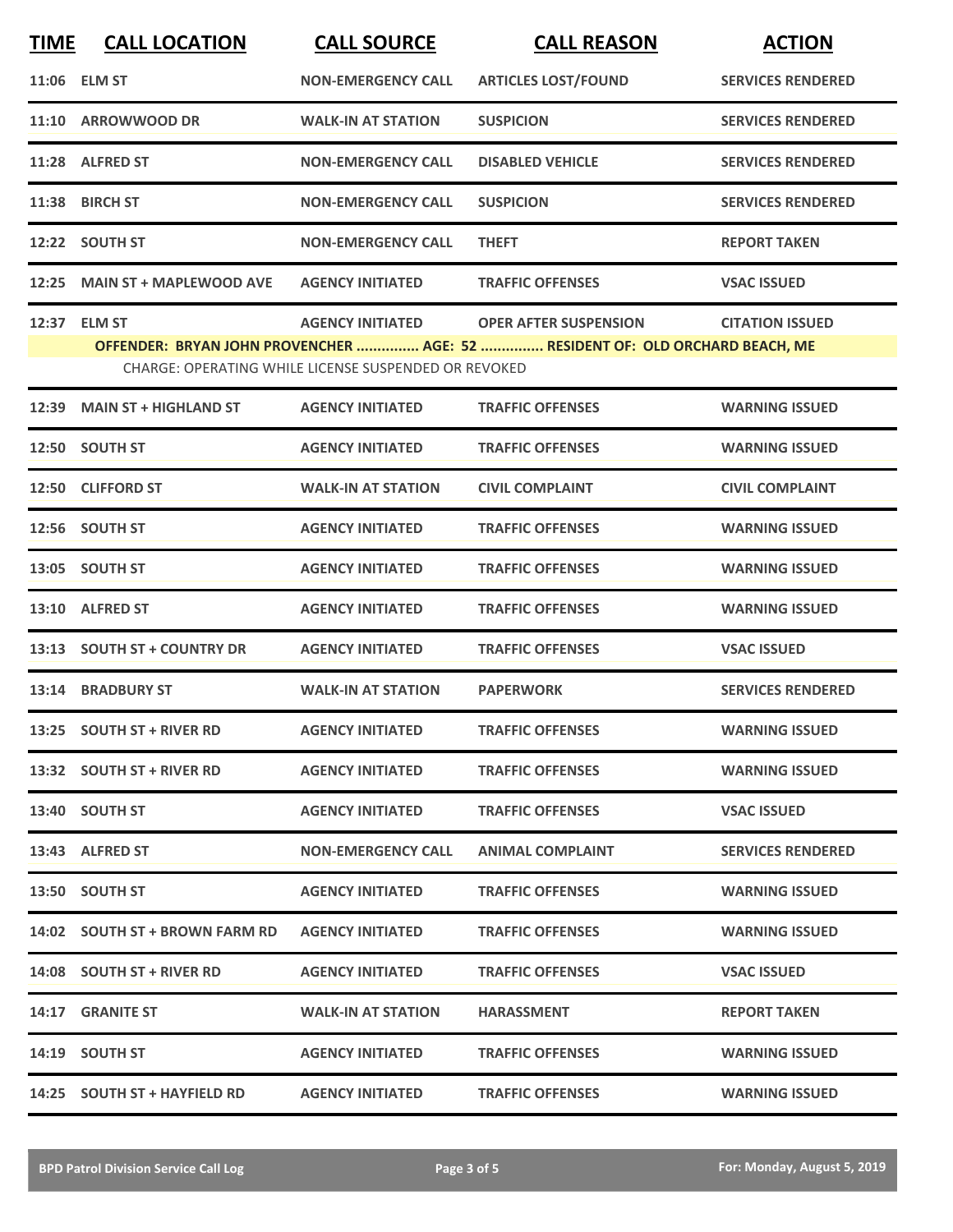| <b>TIME</b> | <b>CALL LOCATION</b>             | <b>CALL SOURCE</b>        | <b>CALL REASON</b>                        | <b>ACTION</b>                |
|-------------|----------------------------------|---------------------------|-------------------------------------------|------------------------------|
|             | 14:31 SOUTH ST + HAYFIELD RD     | <b>AGENCY INITIATED</b>   | <b>TRAFFIC OFFENSES</b>                   | <b>WARNING ISSUED</b>        |
|             | 14:39 CLIFFORD ST                | <b>NON-EMERGENCY CALL</b> | <b>CIVIL COMPLAINT</b>                    | <b>CIVIL COMPLAINT</b>       |
|             | 14:45 BUZZELL RD                 | <b>AGENCY INITIATED</b>   | <b>TRAFFIC OFFENSES</b>                   | <b>WARNING ISSUED</b>        |
|             | 14:51 GLENVIEW DR                | <b>WALK-IN AT STATION</b> | <b>INSPECTION PERMIT</b>                  | <b>SERVICES RENDERED</b>     |
|             | 14:53 SOUTH ST                   | <b>AGENCY INITIATED</b>   | <b>TRAFFIC OFFENSES</b>                   | <b>VSAC ISSUED</b>           |
|             | 14:54 ELM ST                     | <b>E-911 CALL</b>         | 911 MISUSE                                | <b>SERVICES RENDERED</b>     |
|             | <b>14:54 MAIN ST</b>             | <b>NON-EMERGENCY CALL</b> | <b>SUSPICION</b>                          | <b>NEGATIVE CONTACT</b>      |
|             | 15:00 MAIN ST                    | <b>NON-EMERGENCY CALL</b> | <b>911 TEST CALLS</b>                     | <b>SERVICES RENDERED</b>     |
|             | 15:02 BIRCH ST                   | <b>AGENCY INITIATED</b>   | <b>PRO-ACTIVE DV RESPONSE TEAM</b>        | <b>SERVICES RENDERED</b>     |
|             | 15:04 SOUTH ST                   | <b>AGENCY INITIATED</b>   | <b>TRAFFIC OFFENSES</b>                   | <b>VSAC ISSUED</b>           |
|             | 15:09 ROCKY WAY                  | <b>E-911 CALL</b>         | 911 MISUSE                                | <b>NO ACTION REQUIRED</b>    |
|             | 15:16 SOUTH ST                   | <b>AGENCY INITIATED</b>   | <b>TRAFFIC OFFENSES</b>                   | <b>WARNING ISSUED</b>        |
|             | 15:24 MAIN ST + HIGHLAND ST      | <b>AGENCY INITIATED</b>   | <b>TRAFFIC OFFENSES</b>                   | <b>VSAC ISSUED</b>           |
|             | 15:33 SOUTH ST                   | <b>AGENCY INITIATED</b>   | <b>CRIMINAL MISCHIEF</b>                  | <b>REPORT TAKEN</b>          |
|             | 15:41 HILL ST + CLARENDON ST     | <b>AGENCY INITIATED</b>   | <b>TRAFFIC OFFENSES</b>                   | <b>WARNING ISSUED</b>        |
|             | 15:48 ALFRED ST                  | <b>NON-EMERGENCY CALL</b> | <b>COURT ORDERED CHECK IN</b>             | <b>NO VIOLATION</b>          |
|             | 15:59 HILL ST + CLARENDON ST     | <b>AGENCY INITIATED</b>   | <b>TRAFFIC OFFENSES</b>                   | <b>WARNING ISSUED</b>        |
|             | 16:03 LONG AVE + HILLS BEACH RD  | <b>AGENCY INITIATED</b>   | <b>TRAFFIC OFFENSES</b>                   | <b>WARNING ISSUED</b>        |
|             | 16:13 ALFRED ST                  | <b>AGENCY INITIATED</b>   | <b>CAR SEAT DETAIL</b>                    | <b>NO ACTION REQUIRED</b>    |
|             | 16:52 HIGH ST                    | <b>AGENCY INITIATED</b>   | <b>PAPERWORK</b>                          | <b>PAPERWORK SERVED</b>      |
|             | 17:12 GRAHAM ST + UNION ST       | <b>AGENCY INITIATED</b>   | <b>TRAFFIC OFFENSES</b>                   | <b>WARNING ISSUED</b>        |
|             | 17:13 MAPLEWOOD AVE              | <b>NON-EMERGENCY CALL</b> | <b>ALL OTHER</b>                          | <b>NO ACTION REQUIRED</b>    |
|             | 17:38 NOREASTER WAY              | <b>AGENCY INITIATED</b>   | <b>TRAFFIC OFFENSES</b>                   | <b>WARNING ISSUED</b>        |
|             | 17:50 GREEN ST                   | <b>E-911 CALL</b>         | ATTEMPTED/THREATENED SUICIDE REPORT TAKEN |                              |
|             | 17:52 ALFRED ST + BIDDEFORD GATE | <b>AGENCY INITIATED</b>   | <b>TRAFFIC OFFENSES</b>                   | <b>VSAC ISSUED</b>           |
|             | 18:08 MARBLEHEAD LN              | <b>NON-EMERGENCY CALL</b> | <b>PUBLIC ASSIST</b>                      | <b>REFERRED OTHER AGENCY</b> |